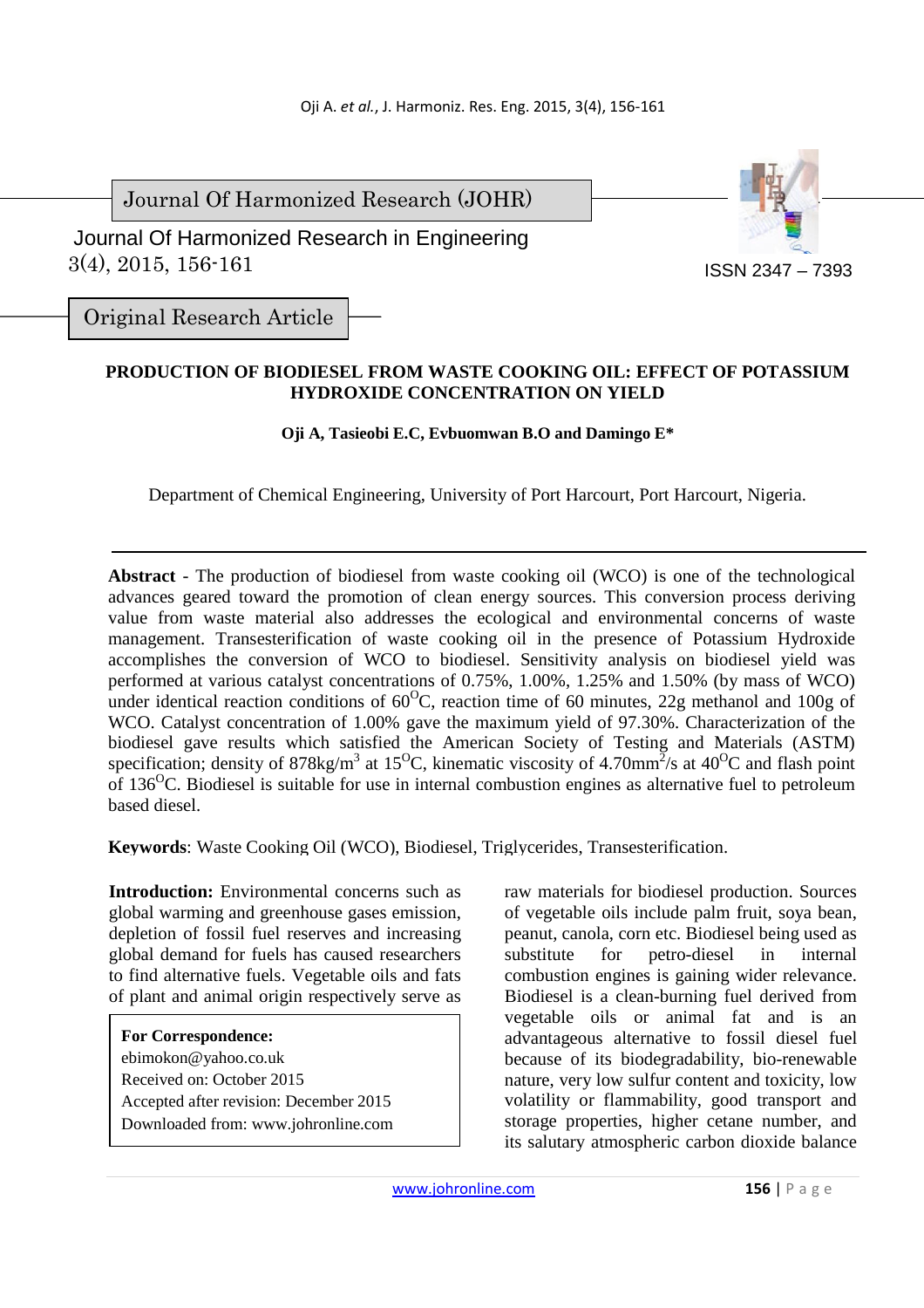for production **<sup>1</sup>** . Oils and fats generally referred to as lipids are composed of triglycerides. Methods employed for biodiesel production from triglycerides include transesterification, blending, micro-emulsion and pyrolysis. A large number of scientists reported that transesterification reaction is the best method for biodiesel production **<sup>2</sup>** . This is because of the fact that this method is relatively easy, carried out at normal conditions, and gives the best conversion efficiency and quality of the converted fuel **<sup>3</sup>** . Under normal conditions, this reaction will proceed either exceedingly slowly or not at all, so heat as well as catalyst (acid, base or enzyme) are used to speed the reaction. Alkali and acid transesterification processes require less reaction time with reduced

processing costs as compared to the enzyme catalyst process**4,5**. In base-catalyzed transesterification, lipids react with alcohol (typically methanol or ethanol) to produce biodiesel and glycerol as by-product. An alternative, catalyst-free method for transesterification uses supercritical methanol at high temperatures and pressures in a continuous process. In the supercritical state, the oil and methanol are in a single phase, and reaction occurs spontaneously and rapidly**<sup>6</sup>** . For the basecatalyzed esterification, methanol was chosen for the conversion process in the presence of potassium hydroxide catalyst in this study. The biodiesel in this process is methyl ester of fatty acids.

| $CH2-OOC-R1$  |          | $R_2$ -COO-CH <sub>3</sub>                          | $CH2-OH$  |
|---------------|----------|-----------------------------------------------------|-----------|
|               |          | $CH-OOC-R2 + 3CH3OH \rightarrow R2-COO-CH3 + CH-OH$ |           |
| $CH2-OOC-R1$  |          | $R_2$ -COO-CH <sub>3</sub>                          | $CH2$ -OH |
| Triglycerides | Methanol | Methyl esters                                       | Glycerol  |

The utilization of edible oils has given rise to certain concerns as some of them are important food materials. In other words, the production of bio-fuels from human nutrition sources can cause a food crisis **7,8**. The main economic concern of biodiesel production is the high cost of oil but this problem can be solved with the utilization of waste cooking oil (WCO) as feedstock. Thus majority of researchers have used waste cooking oil and non-edible oils as feedstock. So that, the use of waste cooking oils is an effective way to reduce the cost of biodiesel production **<sup>9</sup>** . In addition, more than 80% of WCO is produced in households and controlling this disposal behavior can solve huge problems such as waste oil disposal and waste management <sup>10, 11</sup>. The effect of potassium hydroxide concentration on biodiesel yield was investigated with a view to

determining the catalyst concentration corresponding to optimal yield. Characterization of biodiesel for basic fuel properties is based on American Society of Testing and Materials standard.

### **2. Materials and Methods**

#### *2.1 Raw Materials and Chemical Reaction:*

The materials required for the methanolysis experiment are waste vegetable oil, methanol, potassium hydroxide and distilled water. The waste palm oil used for the experiment was obtained from Sammies eatery- located at Choba in Port Harcourt, Nigeria. Pre-treatment of the waste cooking oil was carried out to remove dirt, charred food and water in the feed stock. For the methanolysis of WCO using potassium hydroxide, biodiesel and glycerol were produced. The reaction mechanism for alkali-catalyzed transesterification was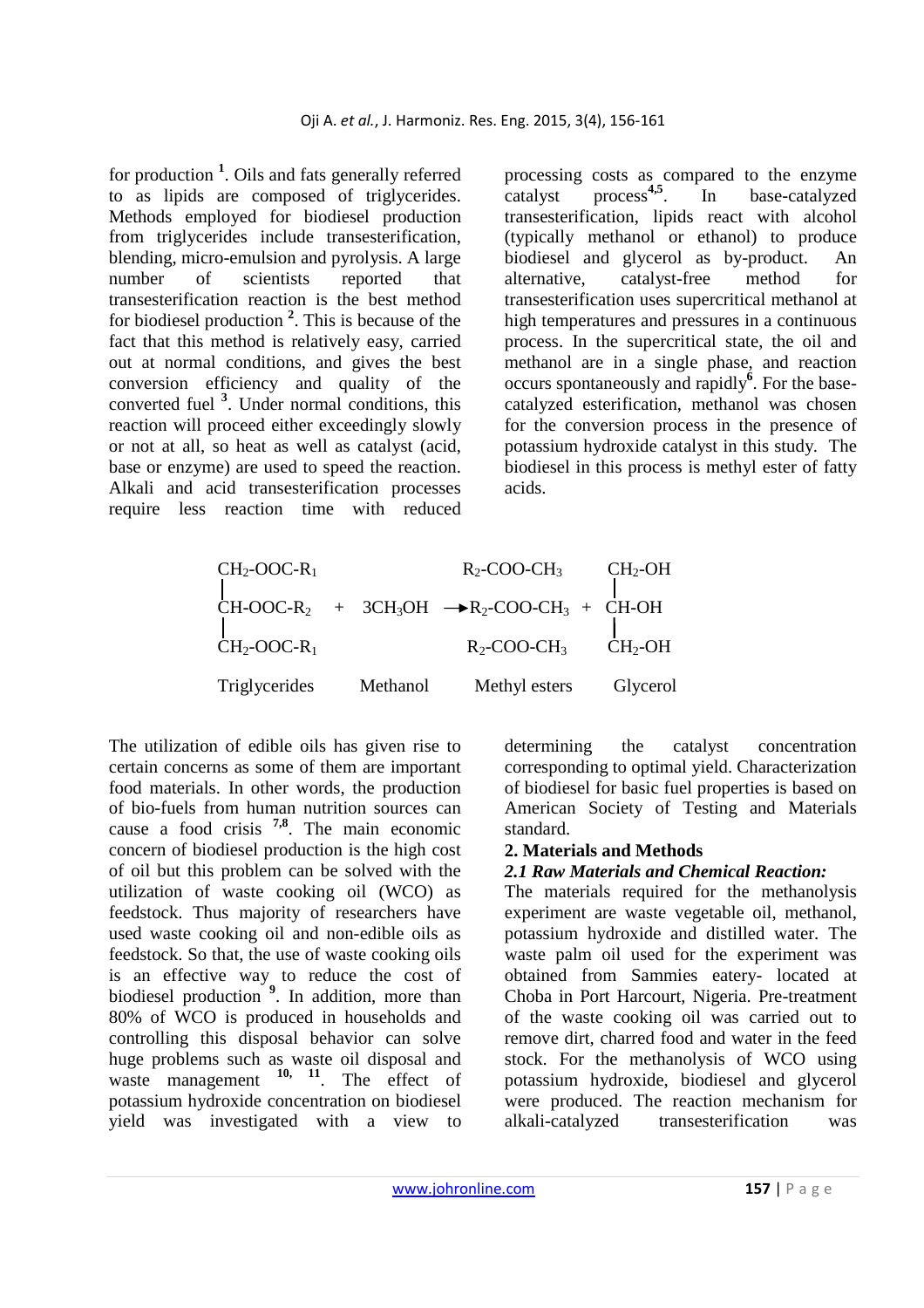formulated in three steps **<sup>12</sup>**. In the first step, diglyceride is obtained from triglyceride. From diglyceride, monoglyceride is produced and in the last step, glycerol is formed from monoglyceride. In all these reactions, fatty acid methyl ester (biodiesel) is produced. The glycerol phase is much denser than biodiesel phase. The two products were separated by gravity settling using separating funnel. The glycerol is drawn off at the bottom of the settling vessel leaving the biodiesel in the vessel. In some cases, a centrifuge is used to separate the two materials faster by screening both phases **<sup>13</sup>** .

Triglyceride +  $CH_3OH \longleftrightarrow$  Diglyceride + RCOOCH<sub>3</sub>

Diglyceride +  $CH_3OH \longrightarrow Monoglyceride + RCOOCH_3$ 

Monoglyceride +  $CH_3OH \longrightarrow Glycerol + RCOOCH_3$ 

A fixed quantity of feedstock and methanol were used at specified operating temperature, pressure and reaction time, maintained throughout the experiment for all batches. Due to economic consideration, larger amount of catalyst may not be profitable due to cost of the catalyst itself. Therefore, an optimization process is necessary to determine the optimum amount of catalyst required in the transesterification process **14,15**. Only the KOH catalyst ratio was varied for different batches to establish the quantity of catalyst (weight percent) corresponding to optimal yield. Three runs were performed for each catalyst concentration and the average yield for the given catalyst concentration was obtained.

### *2.2 Experimental Procedure and Analytical Method:*

- In the first batch, 100g of WCO was heated at  $120^{\circ}$ C for 5 minutes to remove moisture.
- $\bullet$  0.75g/100g WCO (0.75g of KOH) was weighed and dissolved completely in 22.0g of methanol, using the hot plate and magnetic stirrer to form potassium methoxide solution.
- The potassium methoxide solution formed was added into warm oil at  $60^{\circ}$ C and then mixed vigorously using the magnetic stirrer. The  $60^{\circ}$ C reaction temperature was maintained for 60 minutes.
- The reaction mixture was poured into separating funnel.
- The mixture was left for 24 hours to allow separation by gravitational settling into clear liquid biodiesel on top and light brown glycerol at the bottom.
- Glycerol layer was drained off from the separating funnel leaving only biodiesel.
- The crude biodiesel was then purified by washing with warm distilled water to remove residual catalyst and methanol.
- The experiment was repeated twice (three runs for each catalyst concentration).
- The same procedure was repeated with KOH concentration of 1.00%, 1.25% and 1.50% (% weight of WCO).
- The mass and yield of biodiesel obtained were determined as stated below.

Average biodiesel obtained,

# $m1 + m2 + m3$

 $\boldsymbol{n}$ 

$$
m(g) =
$$

Where,  $m_1$  = mass of biodiesel obtained in run 1, g

 $m_2$  = mass of biodiesel obtained in run 2, g

 $m_3$  = mass of biodiesel obtained in run 3, g

 $n =$  number of runs  $= 3$ 

% w/w biodiesel yield =  $\frac{(m \times 100)}{m}$ 

Where,  $m<sub>O</sub>$  = mass of WCO

# **3. Table of Experimental Data and Figure**

The materials and results of the experiment are given in the following tables and figure.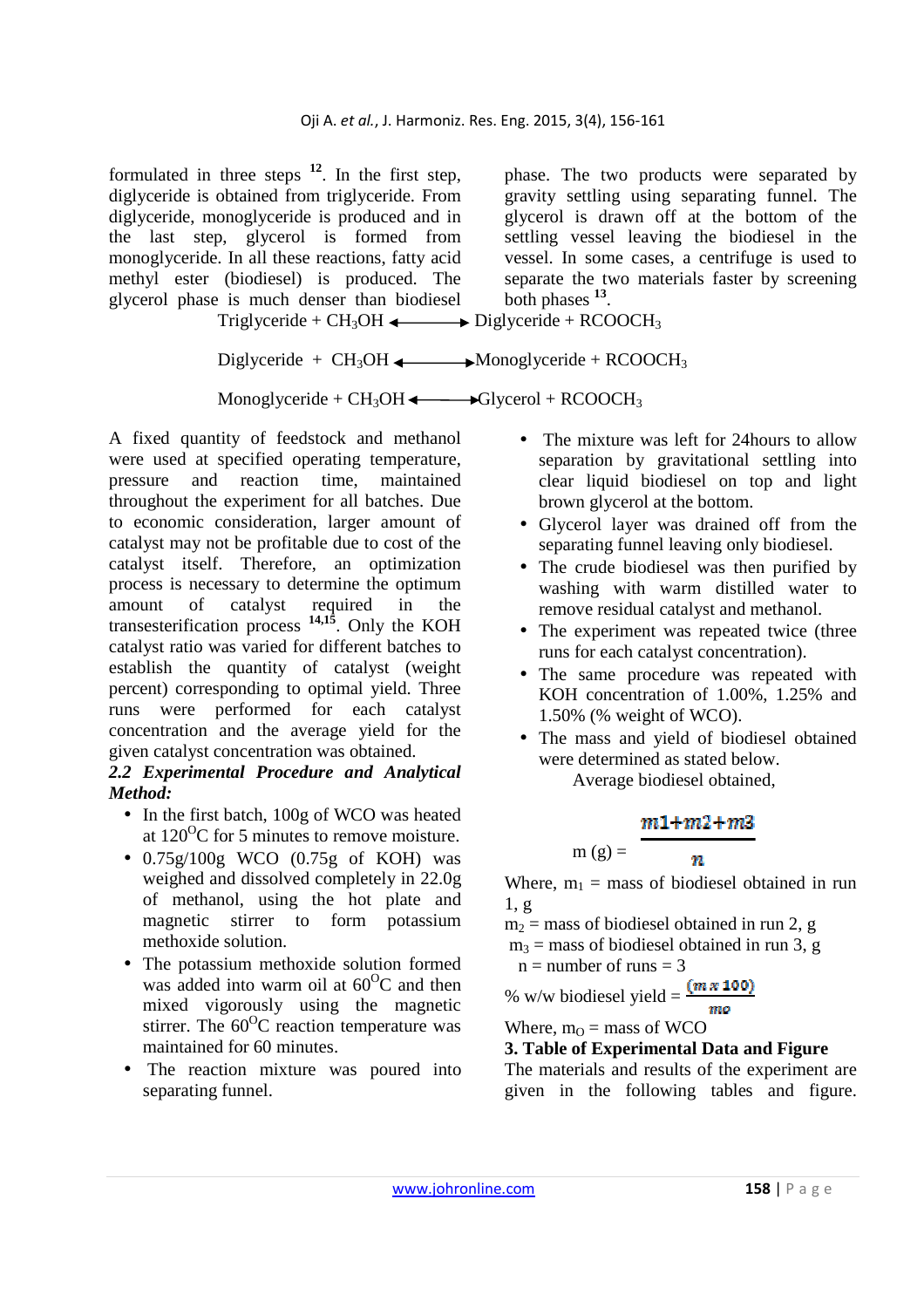| Tudio iti ttumbodi mamala ttucchi tutumichi |                                          |  |  |
|---------------------------------------------|------------------------------------------|--|--|
| <b>Experimental Conditions</b>              | <b>Values for all Runs</b>               |  |  |
| WCO quantity $(g)$                          | 100                                      |  |  |
| Methanol quantity $(g)$                     | 22                                       |  |  |
| Reaction temperature $({}^{\circ}C)$        | 60                                       |  |  |
| Reaction time (minute)                      | 60                                       |  |  |
| KOH Concentration $(\%w/w)$                 | $0.75 - 1.50\%$ wt. of WCO at 0.25% step |  |  |

**Table .1: Transesterification Process Parameters** 

**Table .2: Results of Mass of Biodiesel obtained for Three Runs of each Batch** 

| <b>Biodiesel Mass Obtained from Transesterification of WCO</b> |                             |                                 |                                 |                 |
|----------------------------------------------------------------|-----------------------------|---------------------------------|---------------------------------|-----------------|
| <b>Batch</b>                                                   | Run 1, m <sub>1</sub>       | <b>Run 2, m<sub>2</sub></b> (g) | <b>Run 3, m<sub>3</sub></b> (g) | Average, $m(g)$ |
|                                                                | $\left( \mathbf{g} \right)$ |                                 |                                 |                 |
|                                                                | 95.10                       | 95.80                           | 96.20                           | 95.70           |
|                                                                | 97.20                       | 97.70                           | 97.00                           | 97.30           |
|                                                                | 87.30                       | 86.70                           | 87.00                           | 87.00           |
|                                                                | 75.10                       | 75.60                           | 75.80                           | 75.50           |

**Table .3: Results for the four Batches of Transesterification of WCO with Varying KOH Concentrations.** 

| Three-run Average Data for the four Batches of the Transesterification Experiments |                                       |         |         |         |
|------------------------------------------------------------------------------------|---------------------------------------|---------|---------|---------|
| Experimental Condition &                                                           | Values of Experimental Data & Results |         |         |         |
| Parameters                                                                         | Batch 1                               | Batch 2 | Batch 3 | Batch 4 |
| KOH Concentration $(g)$                                                            | 0.75                                  | 1.00    | 1.25    | 1.50    |
| Reaction temperature $({}^{O}C)$                                                   | 60                                    | 60      | 60      | 60      |
| Reaction time (minute)                                                             | 60                                    | 60      | 60      | 60      |
| $WCO$ quantity $(g)$                                                               | 100.00                                | 100.00  | 100.00  | 100.00  |
| Methanol quantity $(g)$                                                            | 22.00                                 | 22.00   | 22.00   | 22.00   |
| Biodiesel obtained (g)                                                             | 95.70                                 | 97.30   | 87.00   | 75.50   |
| Glycerol obtained $(g)$                                                            | 21.25                                 | 22.00   | 32.40   | 46.10   |
| Losses $(g)$                                                                       | 5.50                                  | 2.70    | 2.60    | 0.40    |
| Biodiesel from WCO Yield                                                           | 97.50                                 | 97.30   | 87.00   | 75.50   |
| (% )                                                                               |                                       |         |         |         |

### **Table.4: Characterization of Biodiesel from WCO**

| Properties |                    |                          |  |
|------------|--------------------|--------------------------|--|
|            |                    |                          |  |
| Density    | <b>Flash Point</b> | Kinematic Viscosity      |  |
| $(kg/m^3)$ |                    | $\text{(mm}^2\text{/s)}$ |  |
| 880        | 139                | 4.64                     |  |
|            |                    |                          |  |
| 878        | 137                | 4.70                     |  |
|            |                    |                          |  |
|            |                    | 4.74                     |  |
| 877        | 132                | 4.71                     |  |
|            | 876                | $^{0}C$<br>134           |  |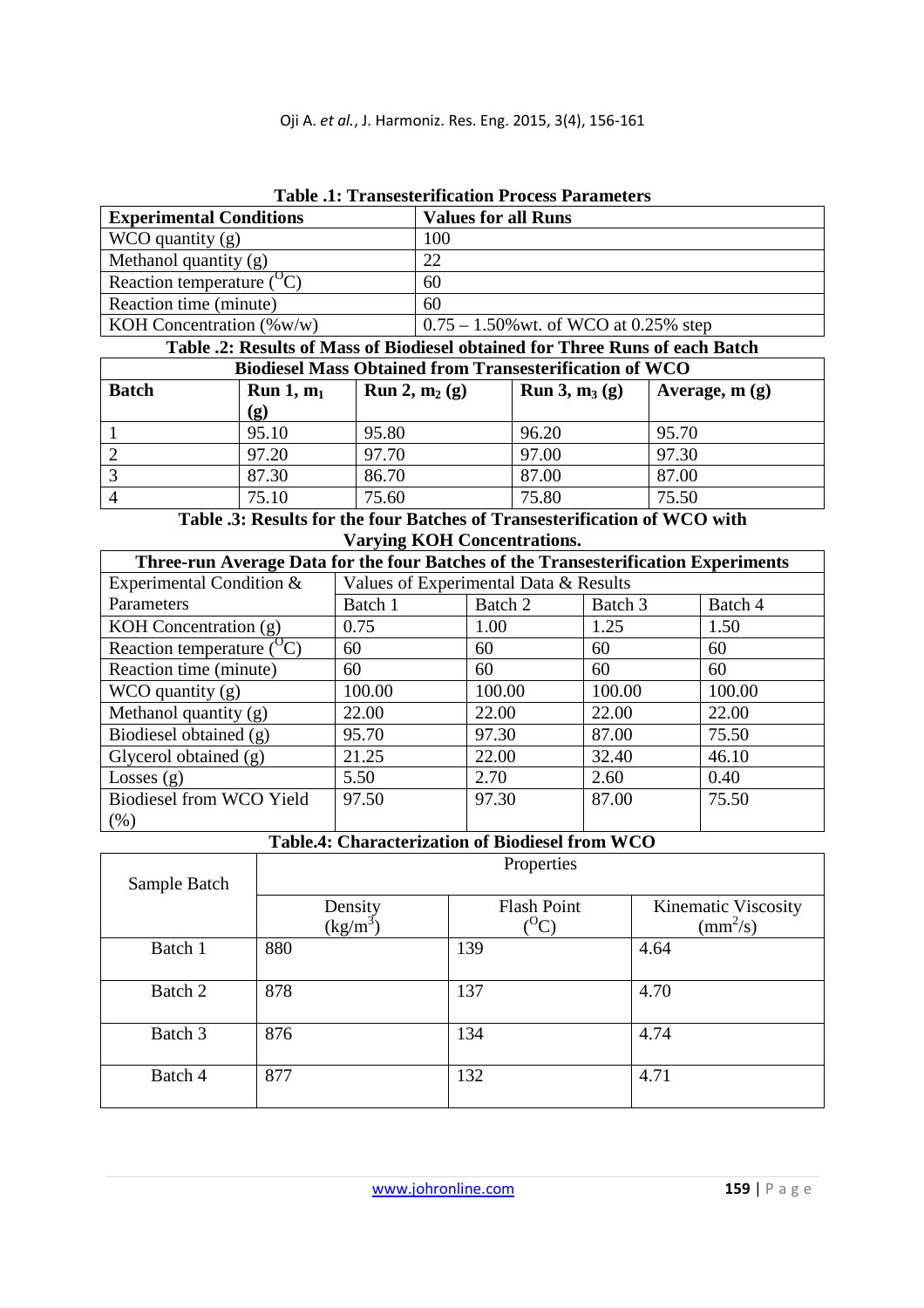

### **4. Results and Discussion**

A base-catalyzed transesterification was carried out on waste cooking oil (WCO) in order to obtain biodiesel. Three replicates of each of the methanolysis experiment using different KOH concentrations, 0.75%, 1.00%, 1.25% and 1.50% (by mass of WCO), yielded average results for each batch of three-runs presented in Table 2. It was observed that for KOH concentration of 0.75%, 1.00%, 1.25% and 1.50% in relation to mass of WCO, under identical reaction temperature of  $60^{\circ}$ C, 60 minutes reaction time and 22.0% of methanol (in relation to mass of WCO), biodiesel yield of 95.7%, 97.3%, 87.0%, and 75.5% were obtained. Also, 21.50g, 22.00g, 32.40g, and 46.10g of glycerol (by-product) were formed with the respective yields of biodiesel. The losses in each run of the experiment are obviously some unreacted alcohol, residual catalyst, and emulsion removed during the washing stage of the production process<sup>16</sup>. Results in Table 3 showed that increase in the KOH concentration results in increase in WCO biodiesel yield, only up to a certain concentration of KOH. Beyond this point, no

further increase in biodiesel yield is achieved; hence an optimum concentration of the catalyst (KOH) exists. A plot of WCO biodiesel against KOH concentration showed peak biodiesel yield at 97.3% with corresponding KOH concentration of 1.0% as evident in Figure 1. KOH concentration of 1.0% (in relation to mass of WCO) can therefore be taken as optimum for KOH catalyzed transesterification with methanol under the stated reaction conditions. Characterizationof the biodiesel obtained from WCO gave density of  $878\text{kg/m}^3$  at  $15^{\circ}\text{C}$ , kinematic viscosity of 4.70mm<sup>2</sup>/s at 40<sup>o</sup>C, and flash point of  $136^{\circ}$ C. This indicates that biodiesel is suitable for use in internal combustion engines as alternative fuel to petroleum based diesel. It is recommended to operate plants designed for conversion of WCO to biodiesel at optimum catalyst concentration in order to maximize the yield of biodiesel.

# **5. Acknowledgment**

I appreciate the almighty God for my life and strength. My sincere thanks go to my wife for her understanding and encouragement. I also wish to acknowledge the encouragement of Jesse Joshua

.